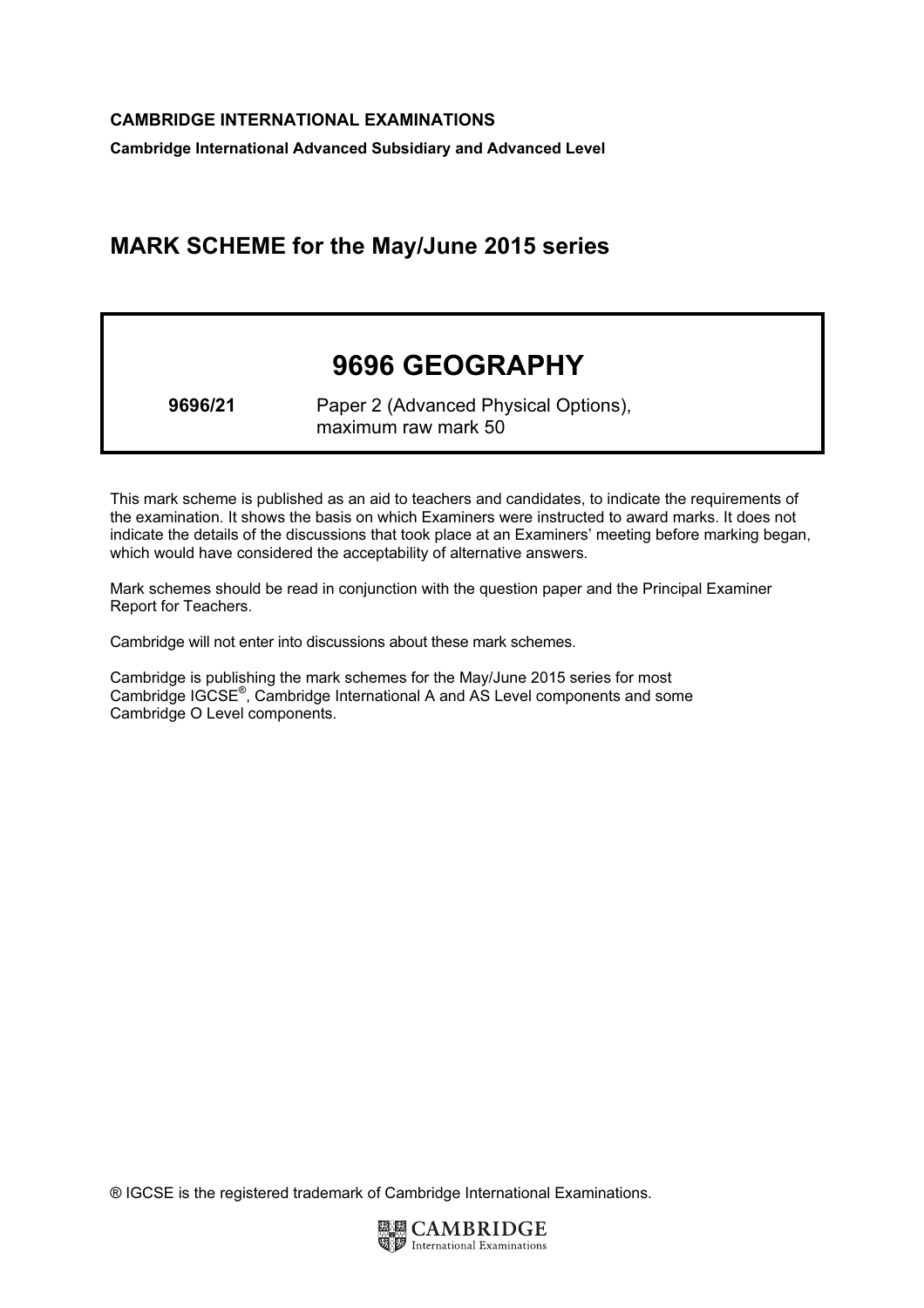| Page 2 | <b>Mark Scheme</b>                                 | Syllabus | <b>Paper</b> |
|--------|----------------------------------------------------|----------|--------------|
|        | Cambridge International AS/A Level - May/June 2015 | 9696     |              |

# Tropical environments

Only one question may be answered from this topic.

1 (a) Explain the similarities and differences between the climate of the humid tropics and the climate of the seasonally humid tropics. The climate of the seasonally humid tropics.

Both have year round warm temperatures, all months having a mean average above 18°C. In both cases the diurnal temperature range is greater than the annual range. In the humid tropics, because the sun is always high the weather tends to follow a similar daily pattern with high humidity and convectional showers in the late afternoon. In the seasonally humid tropics there is a cooler season in winter where clear skies allow for rapid radiation cooling at night. The main differences are in rainfall amounts and frequency. In the humid tropical climates all months have at least 6 cm rainfall whereas the seasonally humid have a winter dry season. The rainfall is also less reliable. The rainfall in humid tropics is mostly produced by convection associated with insolation and convergence. Polewards of the humid tropical climates, rainfall is dependent upon the movement of the ITCZ and the dry season is the result of sub-tropical highs.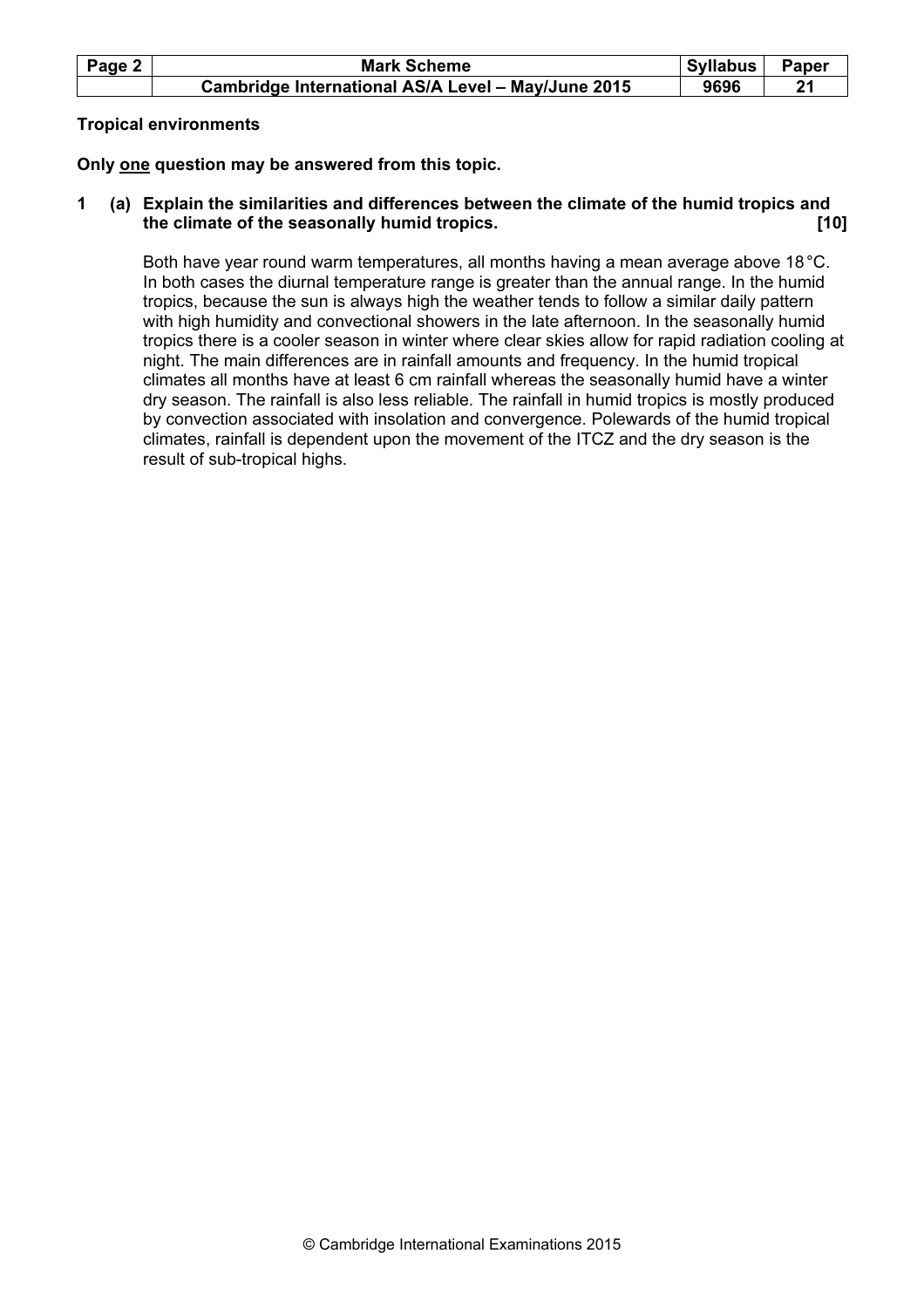| Page 3 l | <b>Mark Scheme</b>                                 | <b>Syllabus</b> | Paper |
|----------|----------------------------------------------------|-----------------|-------|
|          | Cambridge International AS/A Level - May/June 2015 | 9696            |       |

# (b) Using an example or examples, describe the problems that may limit the human exploitation of either the tropical rainforest ecosystem or the savanna ecosystem. To what extent have these problems been overcome? *Institute that*  $\blacksquare$  [15]

In the case of the TRF, the problems mostly reside in the nature of the nutrient cycle and the sensitivity of the environment. Most nutrients are contained in the biomass and are derived from climatic inputs. The cycle is also a rapid one such that any disturbance, usually by human action, will lead to nutrient loss, soil deterioration and a degenerated vegetation with great loss of biodiversity. Ways to overcome this should be expressed in terms of particular projects such as selective logging, restricted agricultural developments and specific conservation measures, all of which help to maintain a more biodiverse environment.

In savanna areas the main problems are the seasonal drought, unreliability of rainfall, fire and the nature of the mostly lateritic soils. As a result of problems, agriculture is difficult without irrigation, especially in the dry season. The lateritic soils are naturally lacking in nutrients and therefore need soil enrichment such as the application of fertilisers. Such soils are also prone to water and wind erosion and therefore need careful management. Grazing is a possibility but numbers will need to be very carefully controlled. The crops grown should be adapted to the climatic conditions. Other activities could include safari tourism and game reserves.

#### Level 3

A detailed, thorough and accurate appreciation of the issues with a clear explanation of the problems. Clear evidence of relative success of the solutions to the problems. [12–15]

# Level 2

Sound discussion of the problems associated with the exploitation of either ecosystem but limited in the detail provided. Some clear assessment of the relative success of solutions to the problems mentioned but lacking a sustained argument. [7–11]

# Level 1

Basic observation of the disturbance or destruction of either ecosystem. Provides a few very general solutions to the problems discussed but with little or no valid assessment of those suggested solutions. [1–6]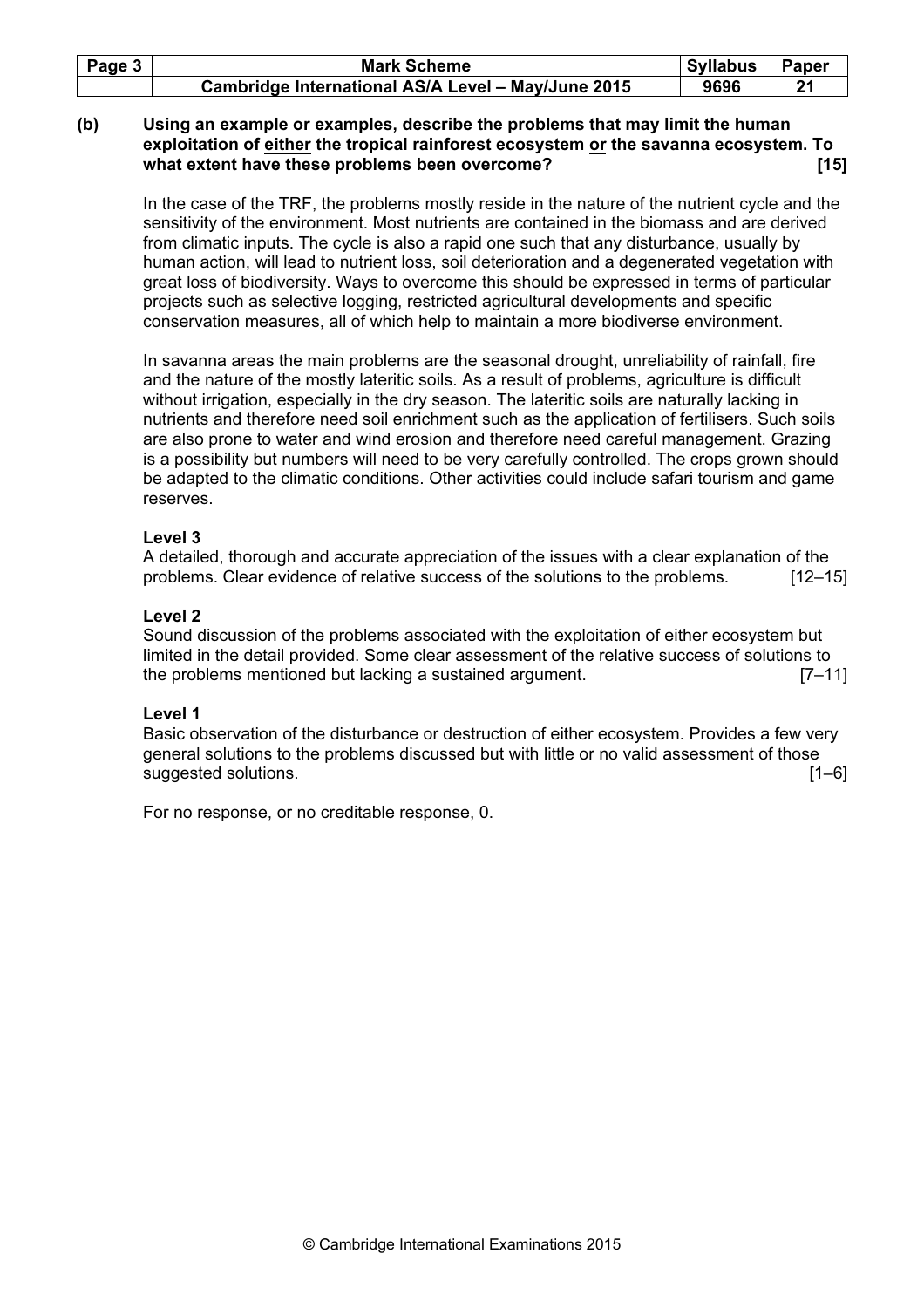| Page 4 | <b>Mark Scheme</b>                                 | Syllabus | Paper |
|--------|----------------------------------------------------|----------|-------|
|        | Cambridge International AS/A Level - May/June 2015 | 9696     |       |

# 2 (a) Fig. 1 shows vegetation structure, soil profile and biomass of the tropical rainforest.

# Using Fig. 1, explain the relationships between the vegetation structure, soil profile and biomass. [10]

There should be a general description of the link between vegetation structure, soil profile characteristics and biomass level. Although not shown in the figure, there is a relationship between climate and all three components which needs to be part of the explanation. The level of biomass is high and related to the dense vegetation structure of emergents, canopies and vegetation at a lower level. However, because of limited light penetration due to the dense canopy, ground level vegetation is absent or limited and is not shown in the figure.

The high level of nutrients is derived from the rapid turnover of vegetation as a result of high temperatures and high precipitation. This means that the litter layer is quite thick but the rapid decomposition as a result of the climatic conditions results in a thin humus layer as shown in the figure. The soils are intensely weathered, hence the great depth of weathered material (regolith), but they supply relatively few nutrients to the vegetation.

The high levels of precipitation mean that soil water movement is predominantly downward creating intense leaching which explains the red colour of the soil and high aluminium content. Leaching also leads to nutrient loss which is not replaced as few nutrients are gained from parental material. The coarse texture is also the result of the intense leaching as the finer particles are removed. The system remains in equilibrium but can easily be disturbed by changes to the vegetation.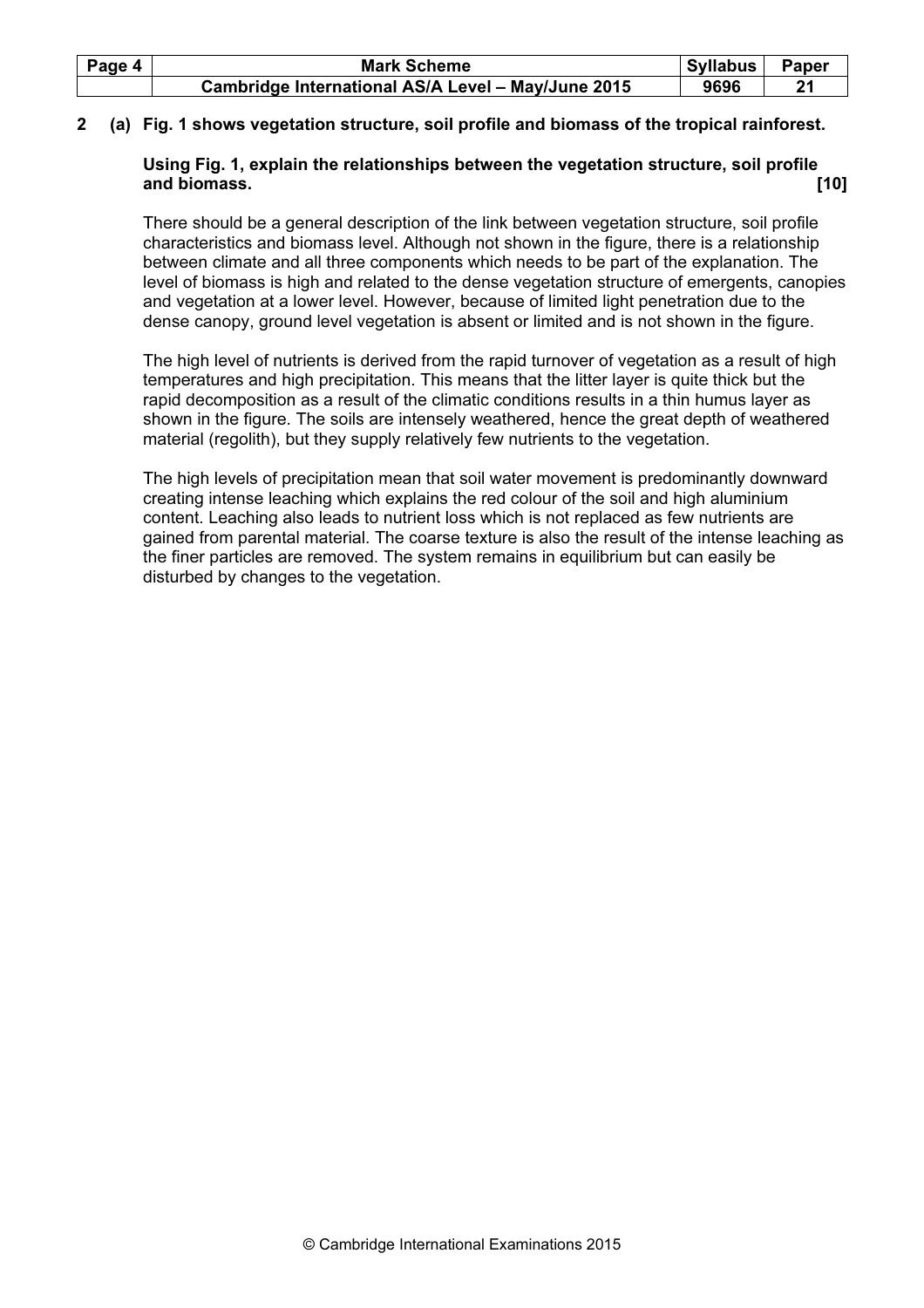| Page $5 \mid$ | <b>Mark Scheme</b>                                 | Syllabus | Paper |
|---------------|----------------------------------------------------|----------|-------|
|               | Cambridge International AS/A Level - May/June 2015 | 9696     |       |

# (b) Describe the limestone landforms that are developed in tropical areas. Explain the extent to which the development of these landforms has been influenced by climate and vegetation. **[15] and vegetation. [15]**

Tower karst and cockpit karst define the group of landforms that are especially developed on limestone in the tropics, although the features more generally associated with temperate climates (such as caverns, swallow holes, sinks, dolines) can occur. Tower karst comprise steep-sided towers separated by generally level terrain, whereas cockpit karst is composed of more rounded hills and depressions. The landforms are those related to the role of water, often slightly acidic, in weathering the limestone by carbonation. The high temperatures and abundant precipitation encourage the rapid and effective chemical weathering by carbonation. Limestone is mostly composed of calcium carbonate and the jointed nature of the rock allows the ingress of water for the process of carbonation to occur. The highly fissured nature of much limestone in the tropics allows the development of both cockpit country and tower karst. Vegetation can protect to some extent the rounded summits of tower karst and the hill tops in cockpit areas. Vegetation also supplies humic acids which can aid the weathering processes in the lower lying areas.

# Level 3

A detailed, thorough and accurate appreciation of karst landforms particularly as they apply to the tropics. There needs to be a reasoned assessment of climate and vegetation in relation to other factors, such as rock structure, in the development of the landforms. [12–15]

# Level 2

Sound description of landforms with some appreciation of tropical karst and the factors influencing it will lead to marks at the upper end of the level. A clear understanding of the process of carbonation at the lower end of the level, usually related to temperate limestone landforms. [7–11]

# Level 1

Basic descriptive statements often limited to caverns and stalactites, with little that is specific to the tropics. Very limited assessment of the role of factors other than vegetation and climate. [1–6]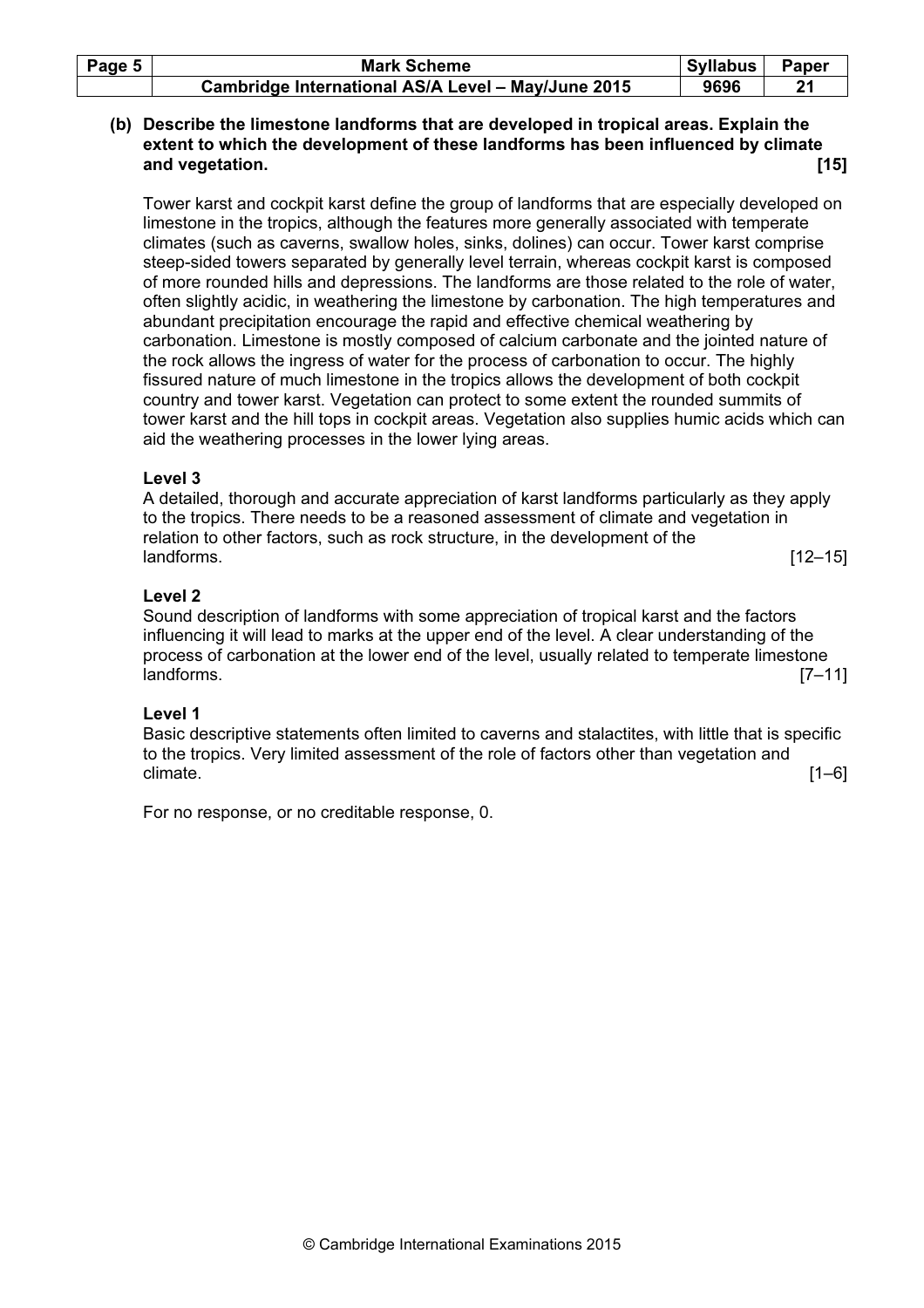| Page 6 | <b>Mark Scheme</b>                                 | Syllabus | Paper |
|--------|----------------------------------------------------|----------|-------|
|        | Cambridge International AS/A Level - May/June 2015 | 9696     |       |

#### Coastal environments

Only one question may be answered from this topic.

# 3 (a) Explain how waves are generated and describe the different types of wave that are produced. [10]

Waves are a deformation of the sea surface in the form of an oscillatory movement which manifests itself as an alternating rise and fall. This is generated by wind pressure and the wave magnitude is proportional to the strength and duration of the wind and the length of fetch. They can be classified by height between crest and trough (amplitude), length between crests (wave length), velocity, steepness, its period and energy. Terminology used for breaking waves may vary, such as constructive/destructive, low energy/high energy, spilling/plunging breakers.

# (b) Explain how coastal sediment cells operate. To what extent can the disruption of sediment cells affect coastal landforms? *notally* **example 15** and 15 and 15 and 15 and 15 and 15 and 15 and 15 and 15 and 15 and 15 and 15 and 15 and 15 and 15 and 15 and 15 and 15 and 15 and 15 and 16 and 16 and 16 an

Sediment cells are well defined coastal areas where sediment is gained, transported and deposited. There is little transfer of sediment across the boundaries of these cells. Sediment is derived from erosion of cliffs and (mostly) from estuarine river sediments. These are transported by longshore currents and drift. Where velocity is lost, deposition occurs (sinks) such as beaches and spits. This can be illustrated by simple diagrams. Disruption to sediment cells involves changes to both the supply of sediment and its transport which can have important impacts upon the erosion and deposition of sediment. This can be illustrated by reference to examples such as increased cliff erosion due to beach removal, spits and beaches starved of sediment. The disruption can be the result of both natural processes and human action (such as entrapment in groynes, dredging, etc.).

#### Level 3

A thorough, detailed and accurate explanation of the operation of sediment cells. An effective illustration of the nature and impact of the disruption with a reasoned use of exemplification. Clear identification of the extent of the disruption. [12–15]

# Level 2

Sound and clear awareness of the operation of the cell as a system. More emphasis on the effects of disruption with possible reference to exemplars. [7–11]

#### Level 1

Basic description of coastal processes and a weak understanding of how sediment cells operate. General and weak assessment of the level of disruption caused. [1–6]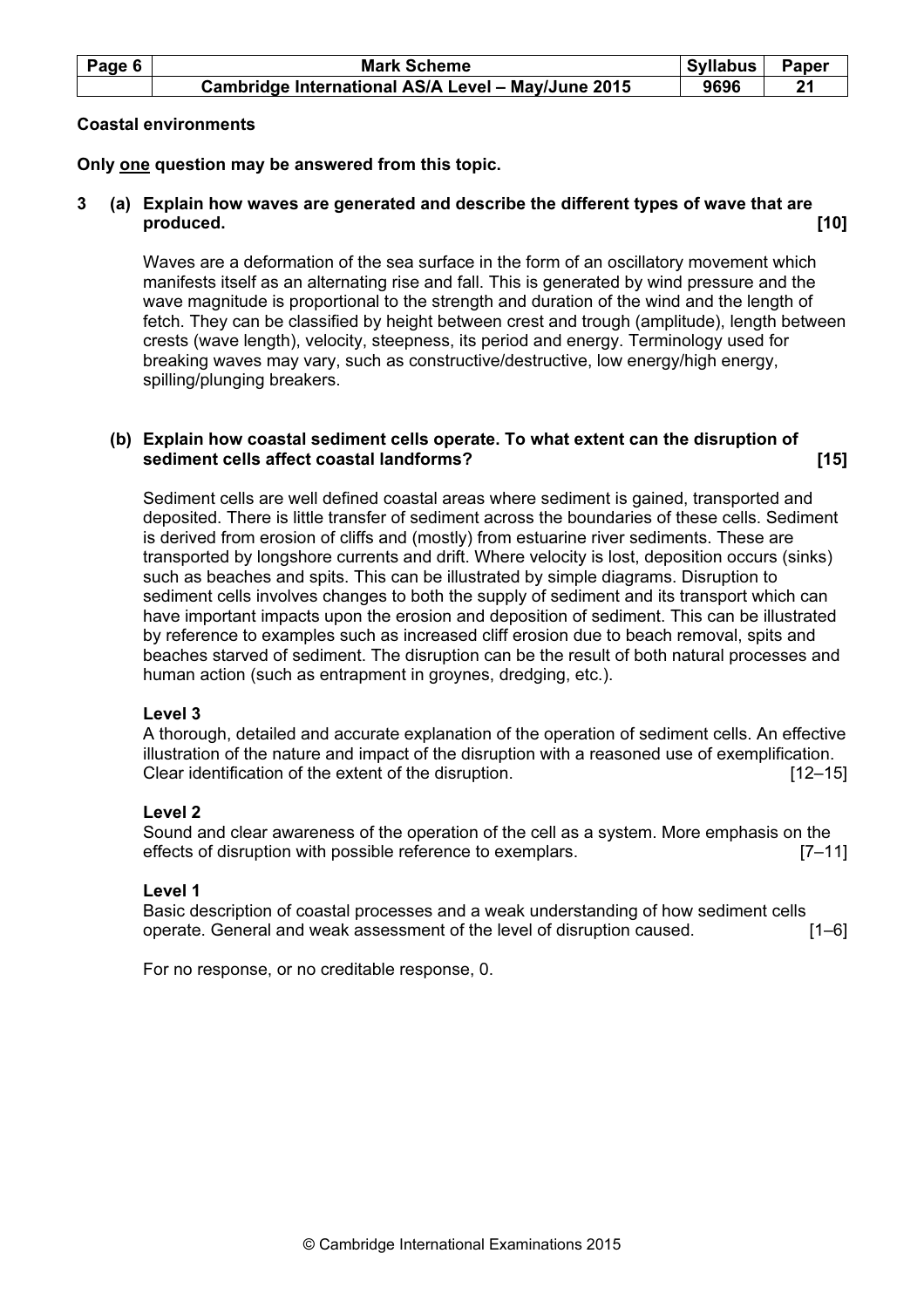| Page 7 | <b>Mark Scheme</b>                                 | <b>Syllabus</b> | Paper |
|--------|----------------------------------------------------|-----------------|-------|
|        | Cambridge International AS/A Level - May/June 2015 | 9696            |       |

# 4 (a) Photograph A shows some landforms along a stretch of coastline.

# Using a labelled diagram, describe the landforms shown in Photograph A and explain how they developed. **Example 20** and the set of the set of the set of the set of the set of the set of the set o

Accept any relevant labelled diagram. The photograph shows a distinctively stepped cliff profile and stack with a small wave cut platform. Better answers will identify the profile and comment on the lithology of the cliff such as slope over wall and the accumulation of weathered material half way down the cliff. Explanation will be largely in terms of marine erosion (such as hydraulic action, abrasion, cavitation) on horizontally bedded rocks leading to undercutting and cliff retreat with the formation of headlands and bays. The headland area will be seen to have progressed from cave to arch to stack. Better answers will see evidence of sub aerial processes.

If no diagram: max 6 marks.

# (b) Using an example or examples, explain the problems of management of a stretch of coastline. Evaluate attempts to solve these management problems. [15]

An opportunity to develop a good quality example of a management scheme and/or case study of a specific coastal area. The problems should not simply be described but clearly explained in order to access higher marks. Better responses will not just assume that they are derived from coastal erosion and retreat. Solutions may be seen in terms of hard and soft engineering, although some may adopt the hold the line, managed retreat, do nothing type of approach.

#### Level 3

A detailed, thorough and accurate explanation of the problems and a clear evaluation of the possible solutions. Analysis contains a range of issues, not simply a consideration of cost, and provides continuous reference to the chosen examples. [12–15]

#### Level 2

Sound and clear explanation of the problems and solutions. Analysis contains a more limited range of issues at the lower level. At the higher level there is a good integration of the case studies with the issues. **Example 20** is the interval of the interval of the interval of  $[7-11]$ 

#### Level 1

Basic explanation of the problems with little detail of the chosen examples. Generic rather than specific with vague analysis of possible solutions. **Example 20** [1–6]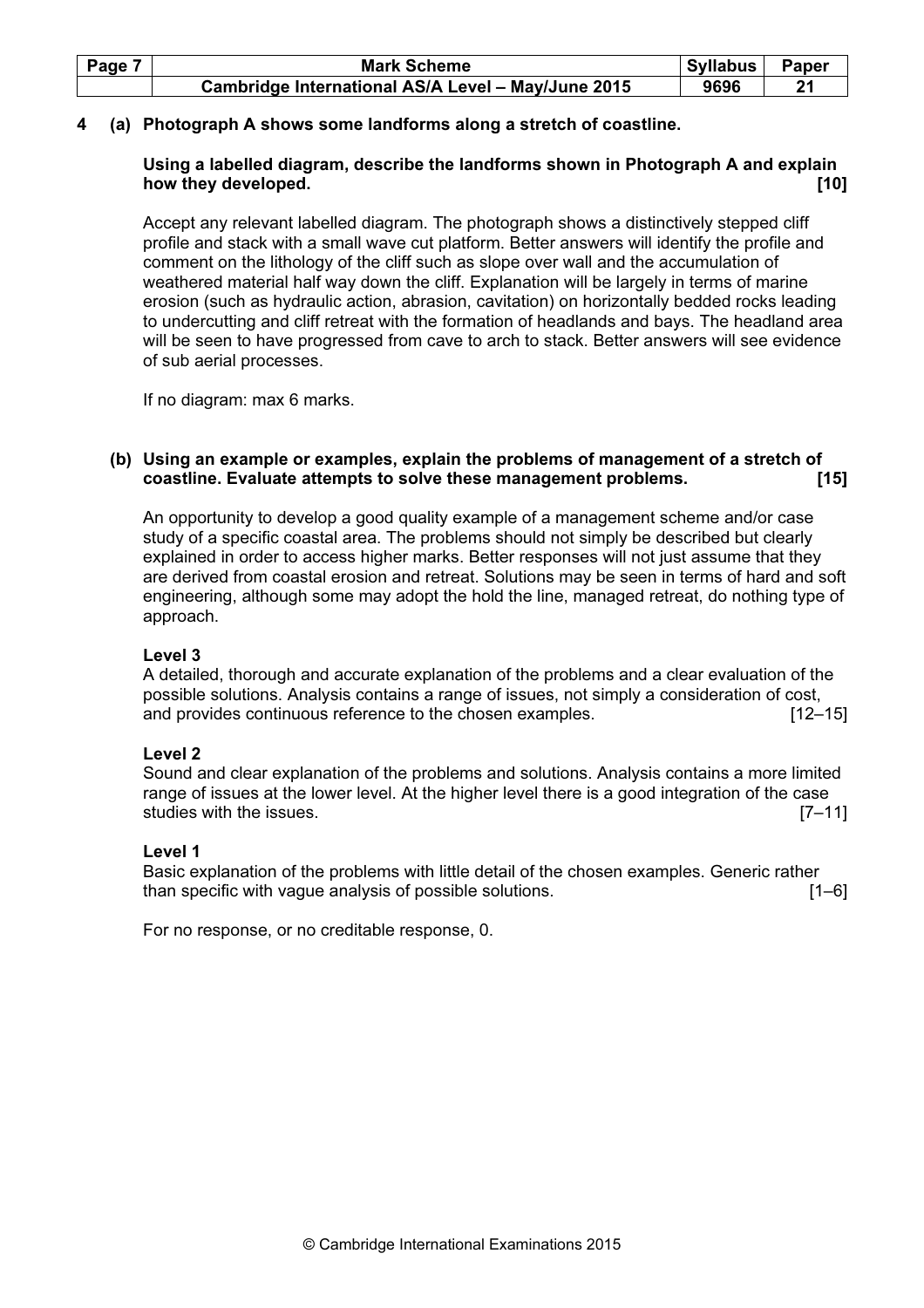| Page 8 | <b>Mark Scheme</b>                                 | Syllabus | Paper |
|--------|----------------------------------------------------|----------|-------|
|        | Cambridge International AS/A Level - May/June 2015 | 9696     |       |

#### Hazardous environments

#### Only one question may be answered from this topic.

# 5 (a) Explain how avalanches and landslides occur and describe their hazardous effects. [10]

Both occur when shear stress overcomes shear strength on a slope and both movements can engulf settlements, damage infrastructure and cause injury and loss of life. Snow avalanches are either slab or powder and are of differing depths and widths. Both types of avalanches can be hazardous depending on their size and location. Slab avalanches tend to occur in spring when partial melt occurs at depth leading to instability at a well defined failure surface. Powder avalanches can occur at any time following a heavy snowfall over a partially frozen snow surface. Both types can be triggered by human activities.

Landslides develop along defined slide planes often at the junction of geological unconformity. They may be triggered by water input, tectonic activity or human actions which mobilise failure along the slide plane.

#### (b) To what extent can the hazardous effects of tropical storm surges be restricted and managed as compared to the hazardous effects of avalanches? **[15]** [15]

Storm surges are due to high winds and passage of low pressure as a result of the passage of tropical storms and cyclones. The winds drive the waves onto the coastal areas and the extreme low pressure causes the raising of water levels. Storm surges are by far the greatest cause of fatalities and damage. The hazardous effects of both may be limited by prediction and evacuation, but in both cases this is problematic. Avalanches have a colour code system based on levels of danger suggested by the stability of the snowpack. Tropical storms can be tracked and monitored but precise landfall is often difficult to assess in advance. The tropical storms can also be categorised by their potential strength. Engineering and preparation can limit impact with flood defences for tropical storm surges and wind baffles and snow fences for avalanches. All have limitations when faced with large scale events.

#### Level 3

A detailed, thorough and accurate understanding of the hazardous nature and effects of both tropical storm surges and avalanches. Clear relative assessment of the ways that both hazards might be restricted and managed. **Example 20** in the state of the state of the state of the hazards in the state of the state of the state of the state of the state of the state of the state of the state of the sta

#### Level 2

Sound and clear knowledge of the two hazards with incomplete comparison of the ways that both hazards might be restricted and managed. [7–11]

#### Level 1

Basic understanding of the hazardous nature of the two hazards with little attempt to differentiate the management of the hazards. **Example 20** in the state of the hazards.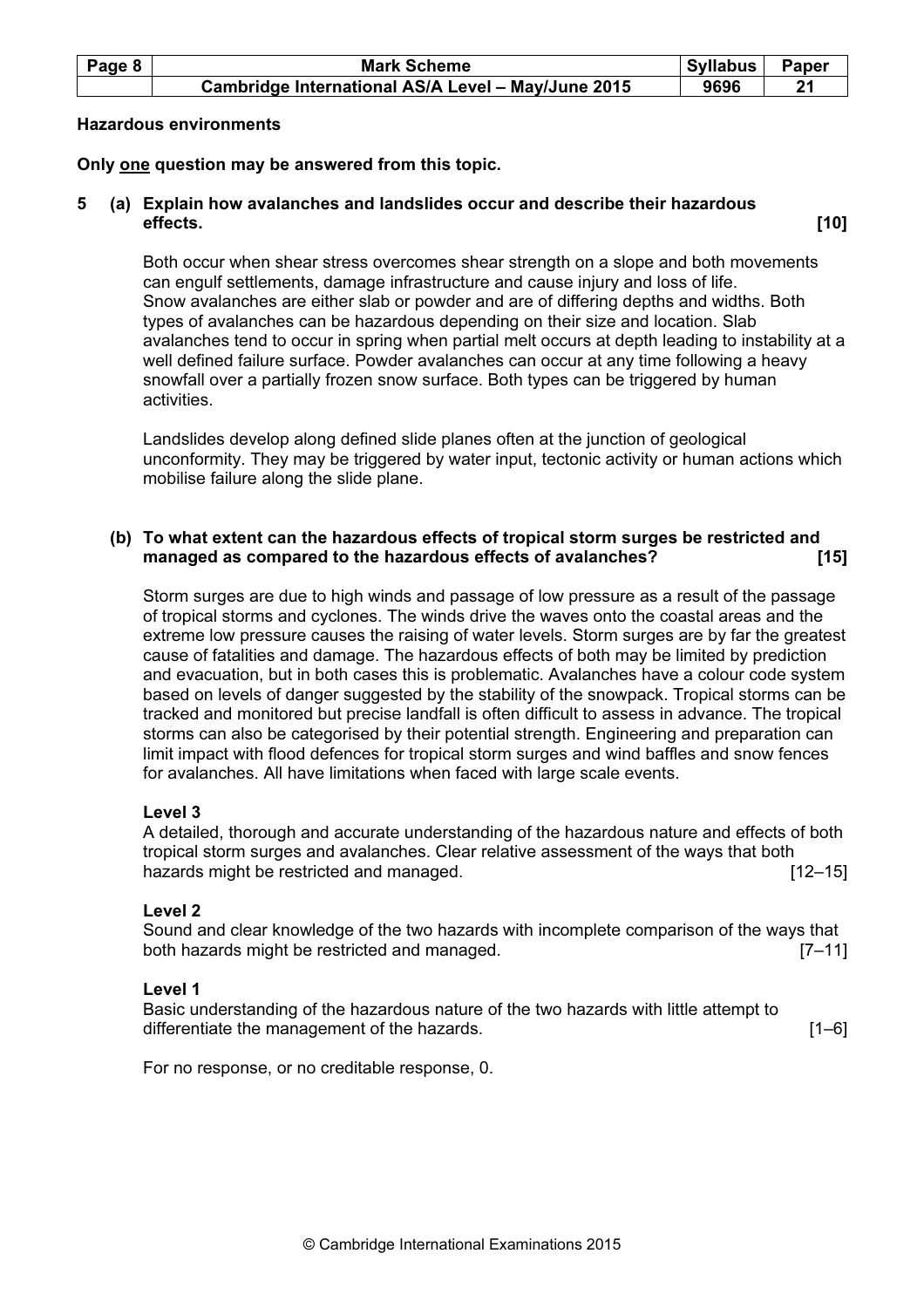| Page 9 | <b>Mark Scheme</b>                                 | <b>Syllabus</b> | Paper |
|--------|----------------------------------------------------|-----------------|-------|
|        | Cambridge International AS/A Level - May/June 2015 | 9696            | 21    |

#### 6 (a) Fig. 2 shows materials that are erupted from a volcano.

#### Describe the nature of the erupted materials and explain how they might be hazardous. [10]

Each of the materials should be described and their hazardous impact assessed. Thus pyroclastic flows are the most hazardous due to speed and temperatures, whilst lava flows are less hazardous depending on the composition of the lava. The hazardous nature of the materials will also depend on scale and travel distances.

# (b) Explain the similarities and differences in the locations of hazardous earthquakes and volcanoes. To what extent are these hazards predictable? [15]

As both are tectonic in origin they are mostly related to plate boundaries. In both cases they are most hazardous at destructive plate margins where subduction provides the friction for earthquakes and the molten magma for volcanoes. Both do occur at divergent margins but these are more remote from centres of population. Earthquakes can occur at some distance from plate margins as they develop along fault lines such as the Anatolian fault. Earthquakes also occur at collision plate margins and conservative margins whereas volcanoes do not. However, volcanoes may be found at hot spots but not earthquakes. Volcanoes with a known location are more predictable through an array of signs and tests. Similar tests can be used for earthquakes but successful prediction is more difficult and has proved elusive.

# Level 3

A detailed, thorough and accurate understanding of the precise similarities and differences in the locations of earthquakes and volcanoes. A comprehensive assessment of the degree to which both can be predicted. **Example 20** is a set of the set of the set of the set of the set of the set of the set of the set of the set of the set of the set of the set of the set of the set of the set of the set of the

#### Level 2

Sound and clear understanding of several similarities and differences in the locations of earthquakes and volcanoes. A solid assessment of the degree to which both can be predicted. [7–11]

#### Level 1

A basic description of some similarities and differences in the locations of earthquakes and volcanoes. A simple outline of predictive methods with little or no comparison or assessment.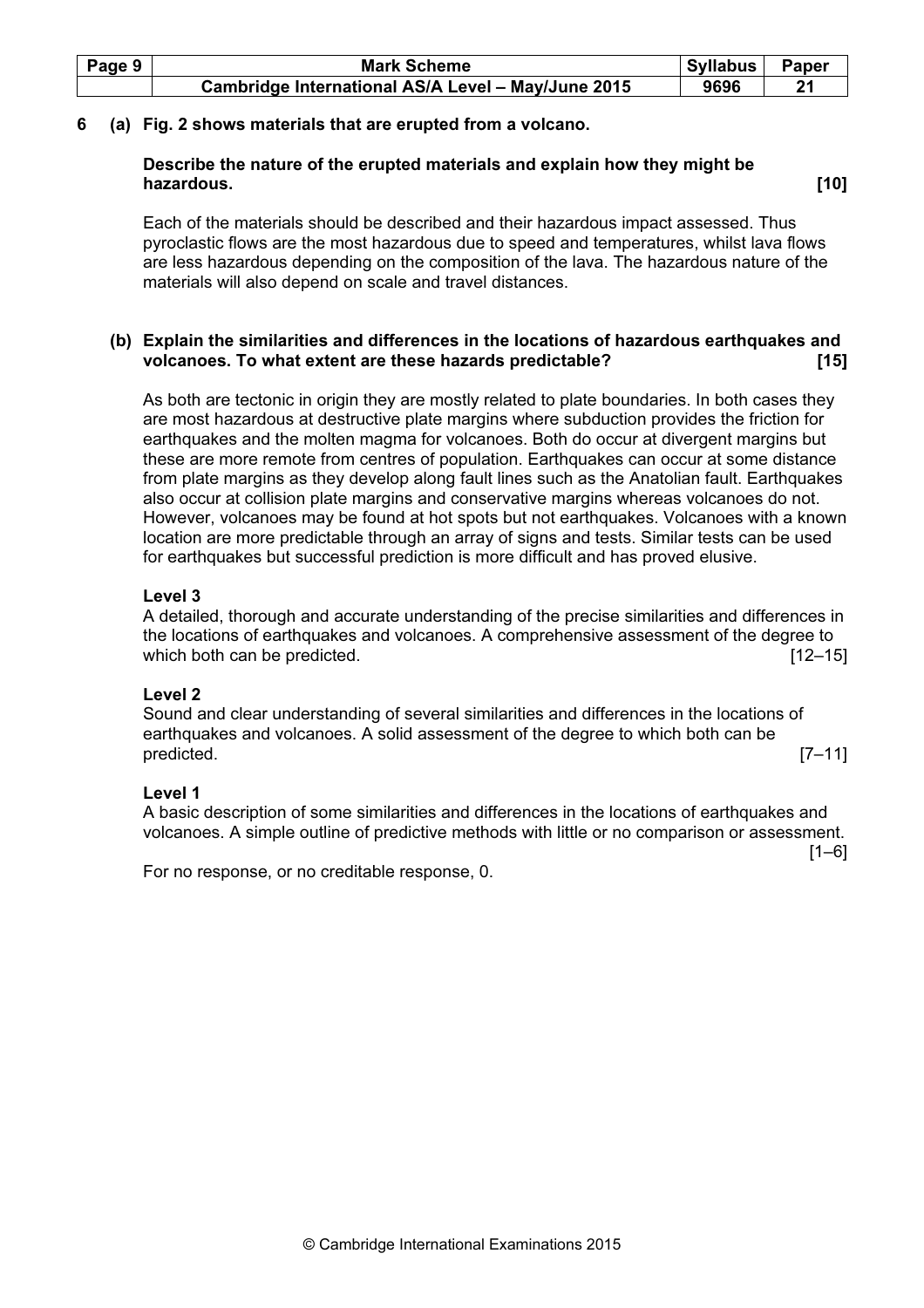| Page $10$ | <b>Mark Scheme</b>                                 | <b>Syllabus</b> | Paper |
|-----------|----------------------------------------------------|-----------------|-------|
|           | Cambridge International AS/A Level - May/June 2015 | 9696            |       |

#### Arid and semi-arid environments

# Only one question may be answered from this topic.

# 7 (a) Explain the operation of weathering in hot arid environments and describe its effects upon rocks. [10]

In the absence of water, mechanical weathering is often seen as the predominant type. Insolation weathering leading to thermal fracture and exfoliation and salt crystal weathering is most prominent. Under certain specific conditions freeze-thaw weathering might be appropriate. But water is often present even if only in the form of dew and this can allow the operation of some limited chemical weathering. This can lead to the breakdown of rock surfaces by granular and block disintegration.

# (b) Explain the extent to which wind and water are responsible for the shaping of desert<br>11 landforms. [15]

A broad question which allows a comparison of landforms shaped by past and present erosional and depositional processes by wind and water. Landforms shaped by wind action might include dune systems, deflation hollows, yardangs and zeugens. Landforms shaped by water action might include the desert piedmont with its mountain front, mesas, wadi systems, pediments and playa lakes. The precise balance between wind and water in shaping many landforms is the subject of some recent controversy, although much water action is still ascribed to past activities.

# Level 3

A detailed, thorough and accurate explanation of the landforms shaped by both wind and water action. A comprehensive assessment of the relative importance of wind and water in shaping desert landforms. [12–15]

#### Level 2

A sound and clear explanation of the landforms shaped by both wind and water action. There may be some imbalance between the two agents of erosion and deposition. Solid but incomplete assessment of the relative importance of wind and water action in shaping desert landforms. [7–11]

#### Level 1

A basic description with little explanation of some landforms shaped by wind and water. Little correlation between the process involved and the shaping of the landforms. [1–6]